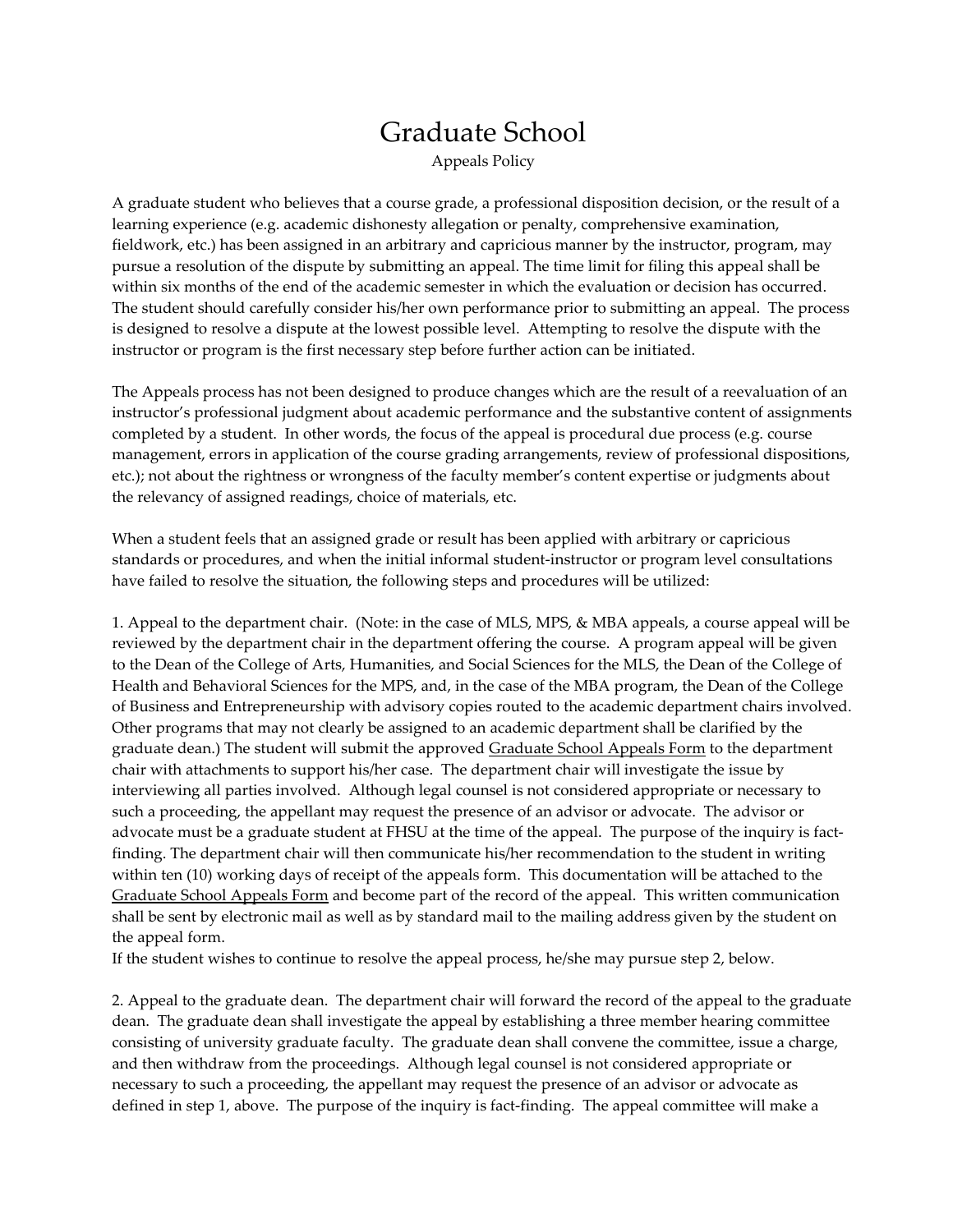recommendation to the graduate dean. In response, the graduate dean shall issue his/her recommendation to the provost with copies to all involved parties and the appropriate college dean within ten (10) working days. This documentation will be attached to the Graduate School Appeals Form and become part of the record of the appeal. This written communication shall be sent by electronic mail as well as by standard mail to the mailing address given by the student on the appeal form.

If the student wishes to continue to resolve the appeal process, he/she may pursue step 3, below.

3. The provost shall consider the record of the appeal, and the recommendations of the department chair, the hearing appeal committee and graduate dean to render a written decision. Copies of this document will be sent to all parties involved in the appeal including the student, instructors, department chair, and graduate dean. The decision shall embody one of the following:

a. agreement with the instructor, program, or committee's original assignment of grade, sanction, or result,

b. a change of the original assigned grade, sanction, or result. A change of grade will be noted on the grading record as an administrative grade change by the provost,

c. if possible, a retake of the course with another instructor,

d. other remedy determined by the Provost to be reasonable in light of the circumstances of the appeal.

In all instances, face-to-face meetings will be the preferred method of communication and parties involved should endeavor to make that possible. However, in situations where meeting face-to-face is not possible, communication may occur over telephone and/or electronic mail. The method of communication used by parties in this process shall have no effect upon the appeal.

Approved by Provost Council 8-5-08 Approved by General Counsel 8-13-08 Approved by Graduate Council 10-22-08 Revision Approved by Graduate Council 10-5-15 Revision Approved by Graduate Council 9-13-17 Revision Approved by Graduate Council 2-7-18